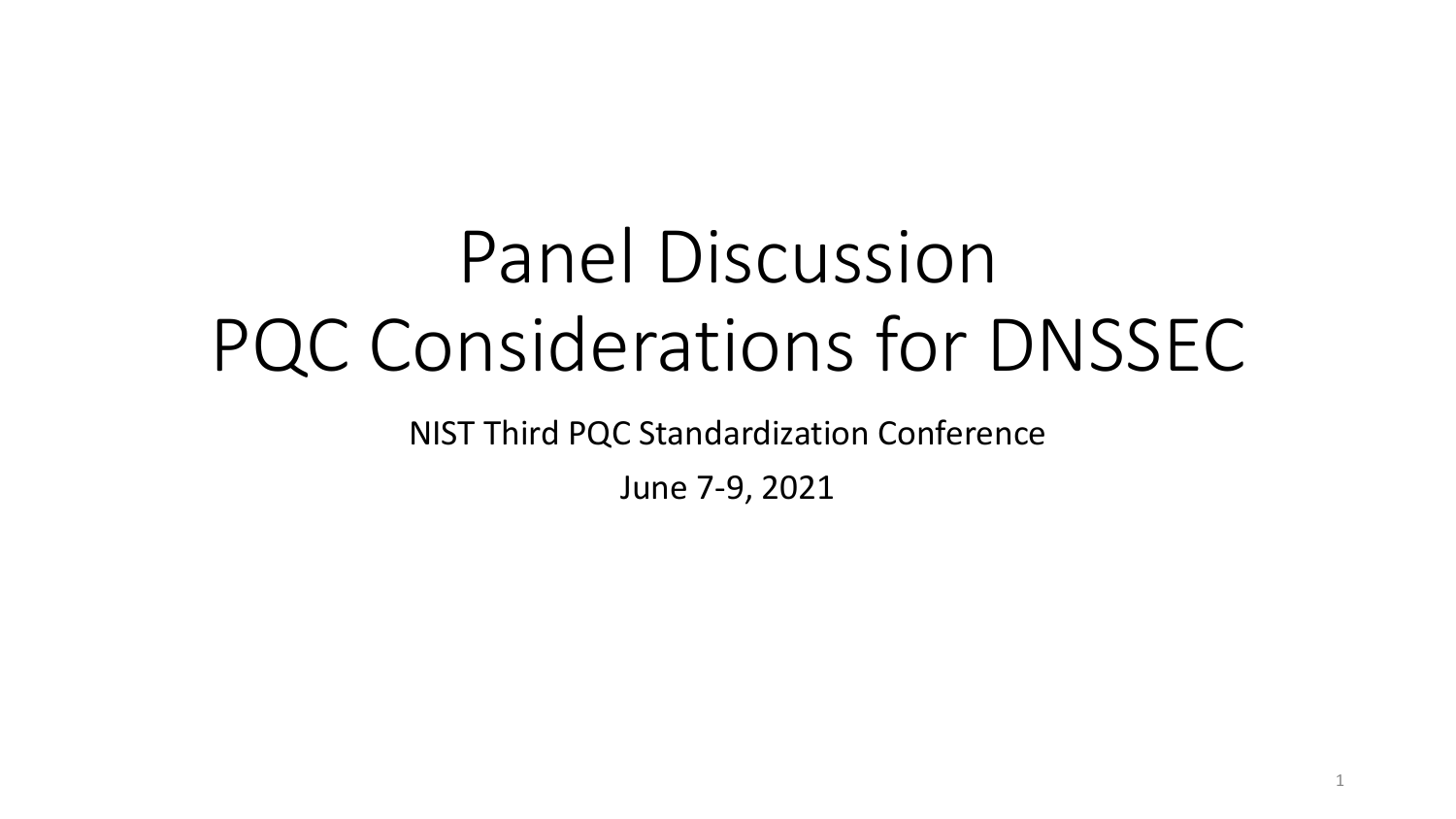# Panelists and Introductions

Moderator: Haya Shulman, Fraunhofer Institute for Secure Information **Technology** 

Panelists:

- Jim Goodman, Crypto4a Technologies Inc.
- Russ Housley, Vigil Security LLC
- Burt Kaliski, Verisign
- Victoria Risk, Internet Systems Consortium
- Douglas Stebila, University of Waterloo
- Roland van Rijswijk-Deij, University of Twente and NLnet Labs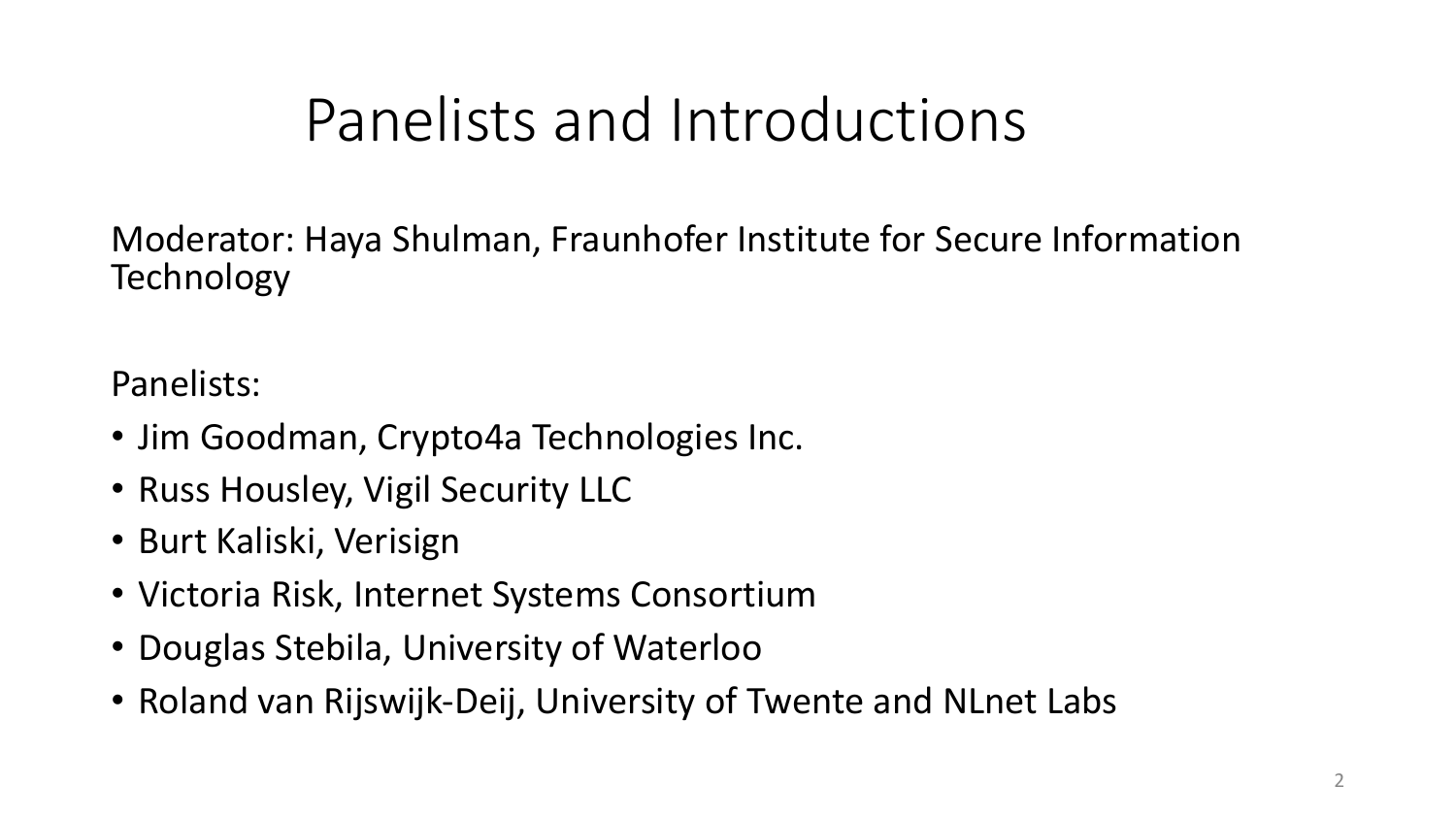# DNSSEC – A Critical Use Case for PQC Algorithms

Panel Goal: Exploration of DNSSEC-related considerations for PQC digital signature algorithm selection with intent to spur further consideration in concert with parties who define and implement DNS and DNSSEC-related standards

(1) DNSSEC is one of the use cases for PQC called out by NIST, but has been relatively less studied than others such as TLS

(2) Given the broad dependence on UDP for DNS exchanges, DNSSEC is not currently favorable to typical sizes of signatures and keys for PQC signature algorithms

(3) DNSSEC function as critical internet infrastructure and with long deployment cycles makes algorithm stability especially important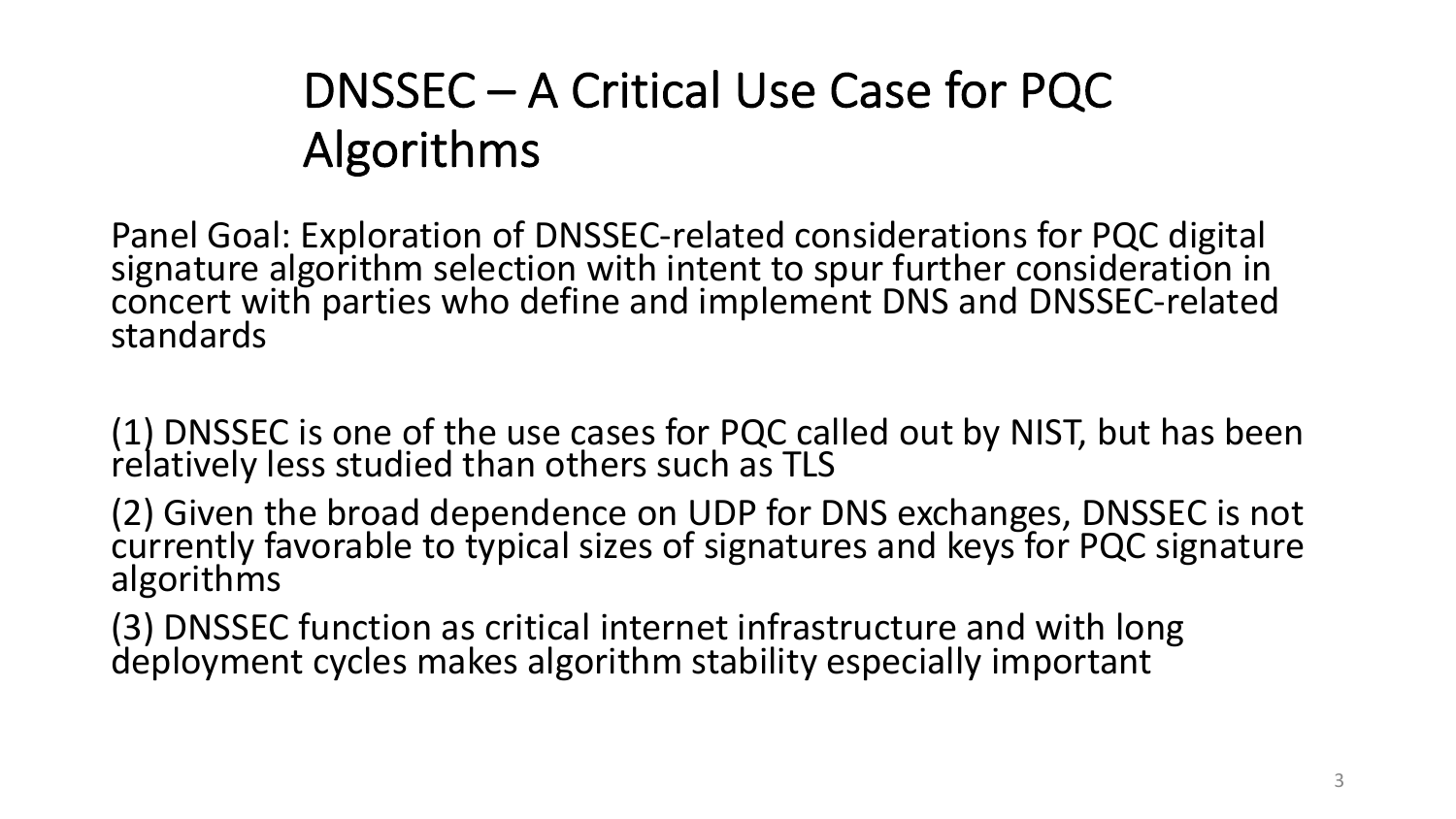What is the practical impact of a quantum compromise of DNSSEC?

- Root key compromise
- To TLDs
- Relative to X.509 compromise
- • Authentication looking forward versus non-repudiation or confidentiality looking back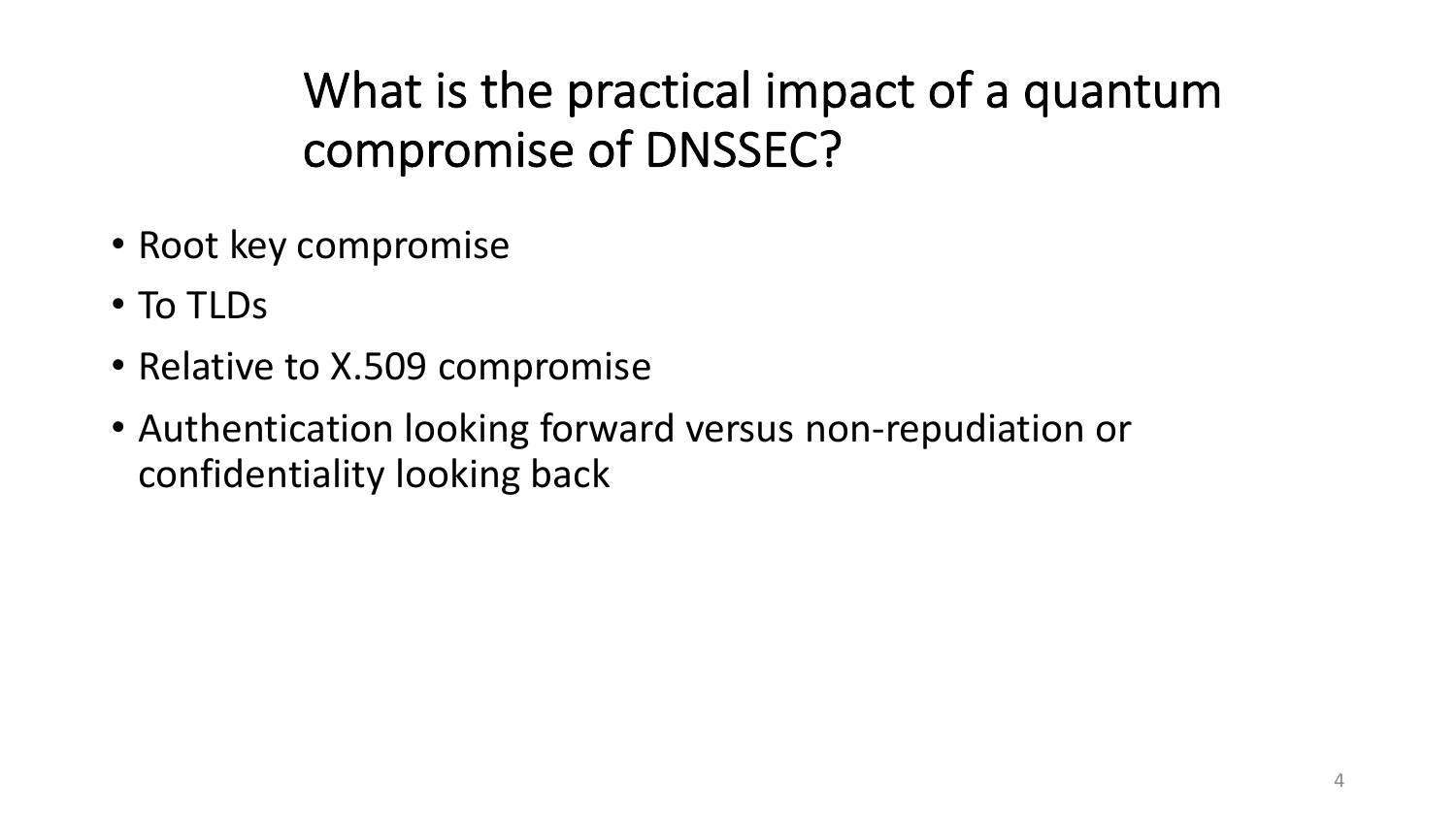### What characteristics should DNSSEC have in a PQC world?

- Rollover considerations
- Key management considerations
- Signature size versus key size
- DNSSEC signing considerations
- Transport considerations
- Viability and stability considerations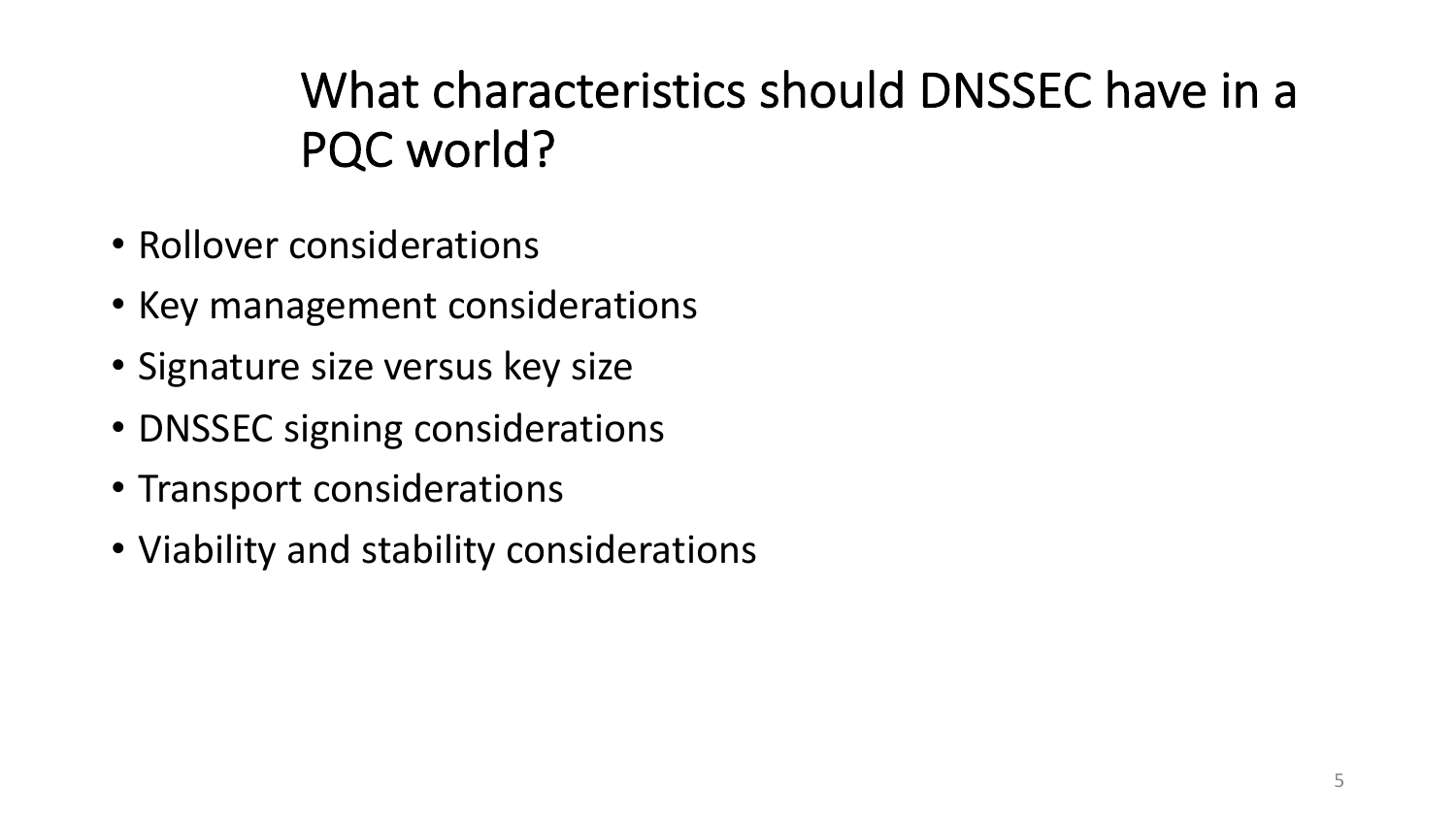# What are the implications for PQC algorithm selection?

- Complexity of transition, implementation, and operation
- Impact on existing usage and operational models
- Ecosystem viability
- What are the preferred trade-offs?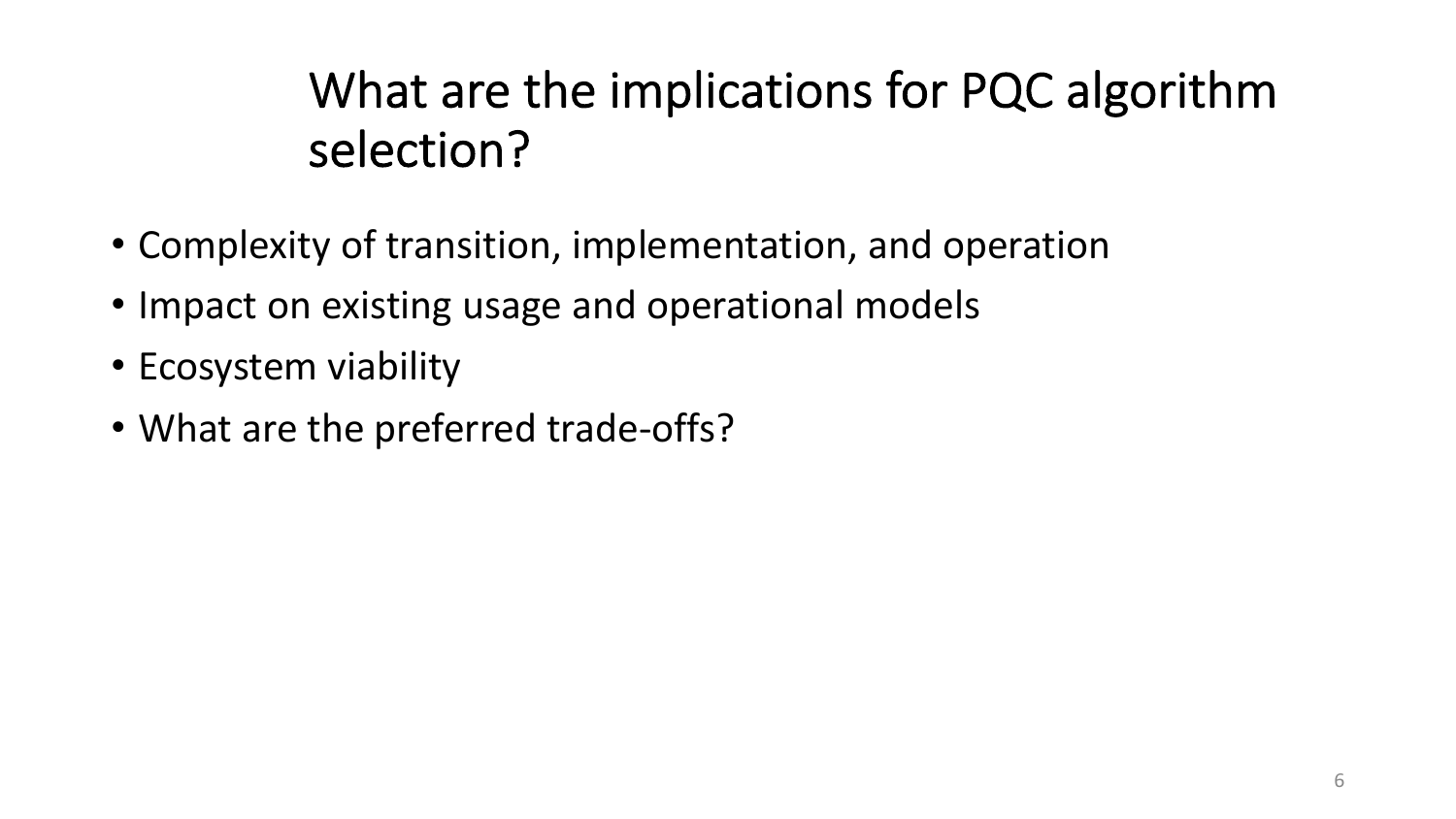How should we move forward to address the PQ challenge for DNSSEC (who, what, when, how)?

- • Who will be at the table NIST, IETF, IRTF, ICANN, ITU, resolver operators, registry operators, cryptographic library vendors, device manufacturers, open source community?
- What are the next steps?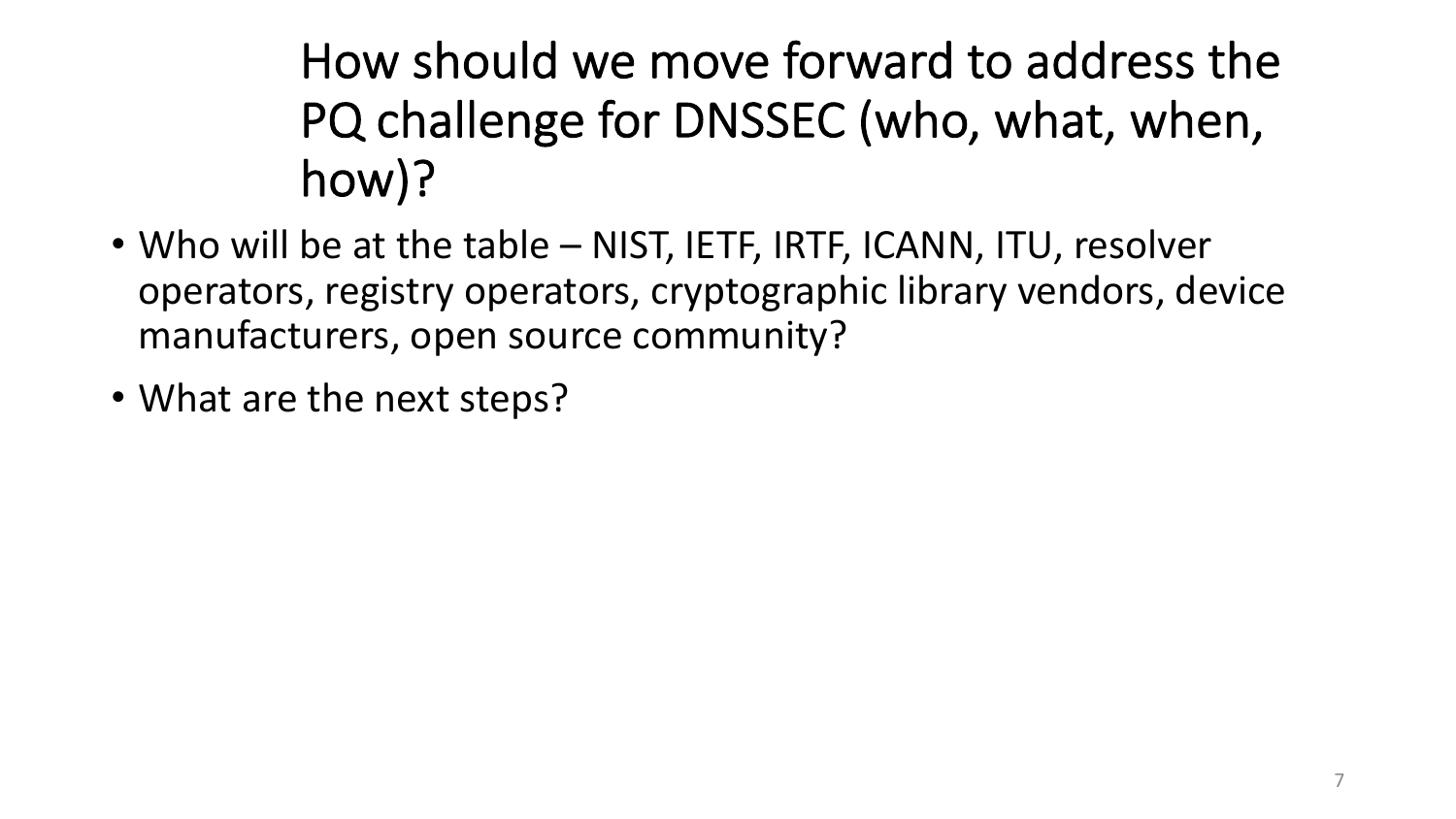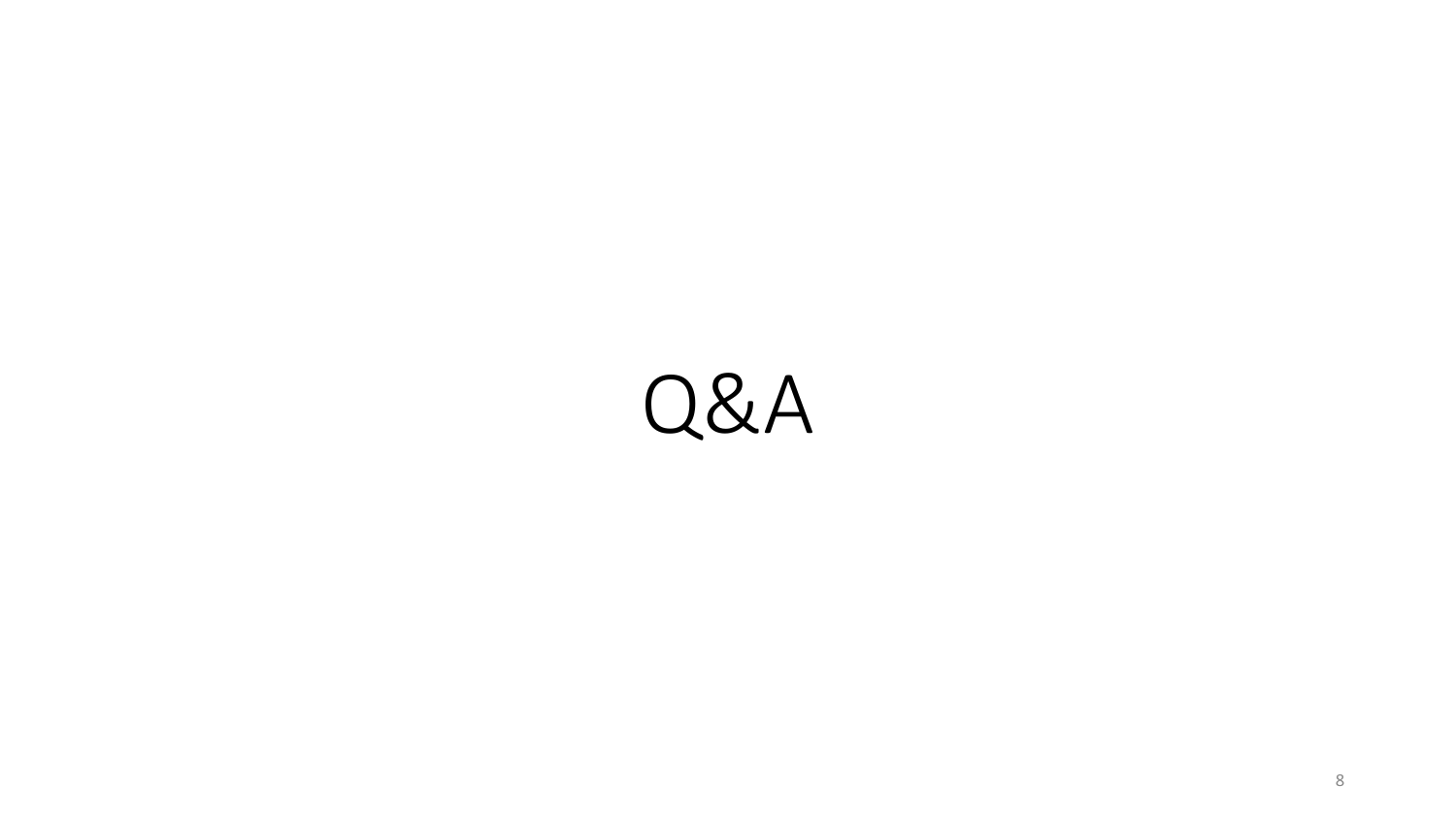# Appendix – Participant Biographies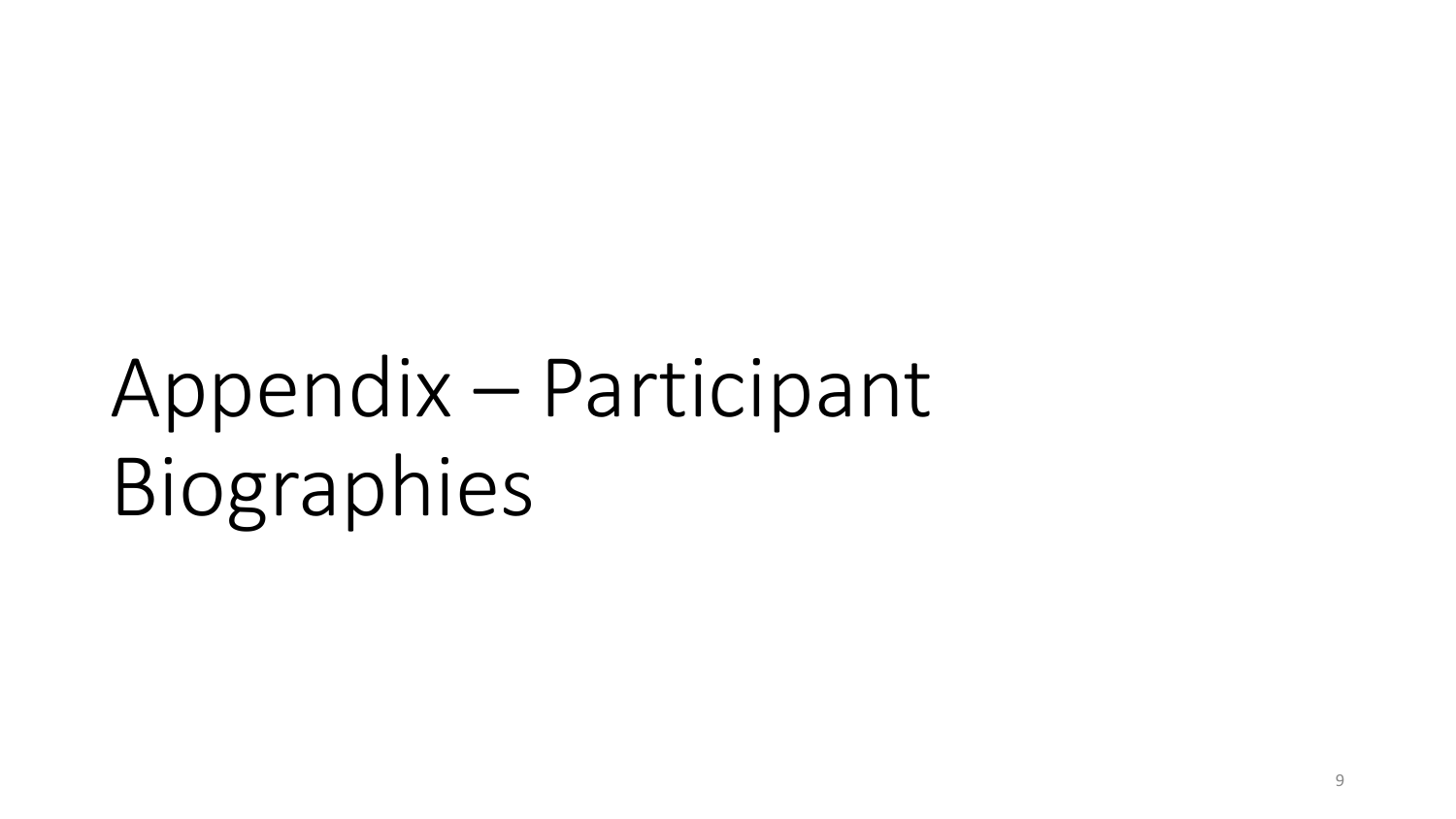#### Jim Goodman, Crypto4a Technologies Inc.

 Jim is the Principal Security Architect at Crypto4A, overseeing all security-related aspects of the company's products, as well as investigating and assessing promising new technologies. He has more than 25 years of experience developing software, firmware, and hardware for a wide variety of security-related products, ranging from next generation gaming consoles, to high assurance HSMs. Jim holds a Ph.D. from the Massachusetts Institute of Technology (MIT), where his research focused on cryptographic algorithm design and implementation.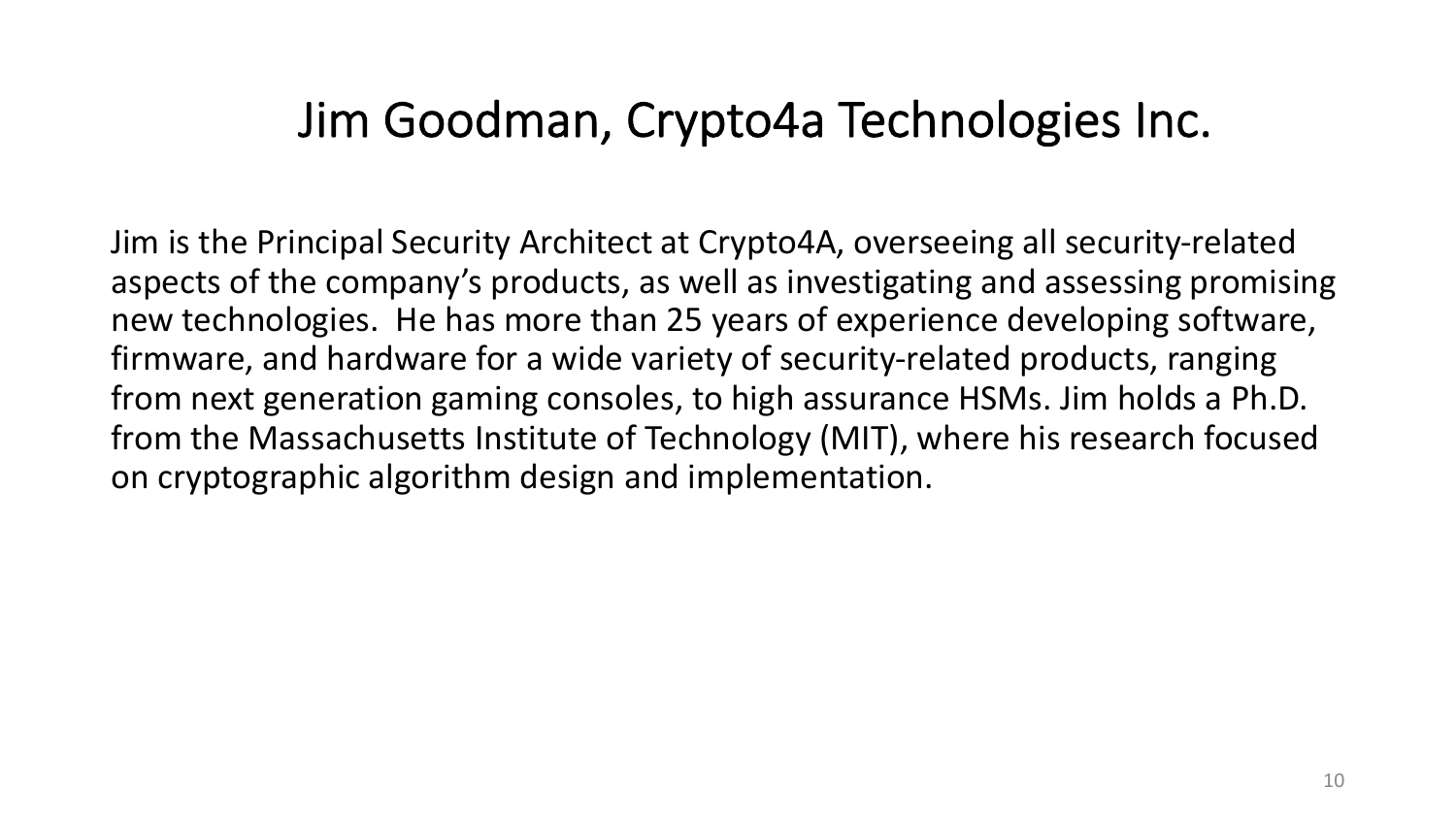#### Russ Housley, Vigil Security LLC

 Russ Housley is an expert in security protocols, system engineering and system security architectures, and he has authored many Internet standards. He has over 30 years of communications and computer security experience, and he is the Founder of Vigil Security, LLC. He served as Chair of the Internet Engineering Task Force (IETF) from 2007 to 2013, and as Chair of the Internet Architecture Board (IAB) from 2013 to 2015. He was an IETF Security Area Director from 2003 to 2007, and has also served in leadership positions of the Institute of Electrical and Electronics Engineers (IEEE), including the IEEE 802 Executive Committee in the early 1990s.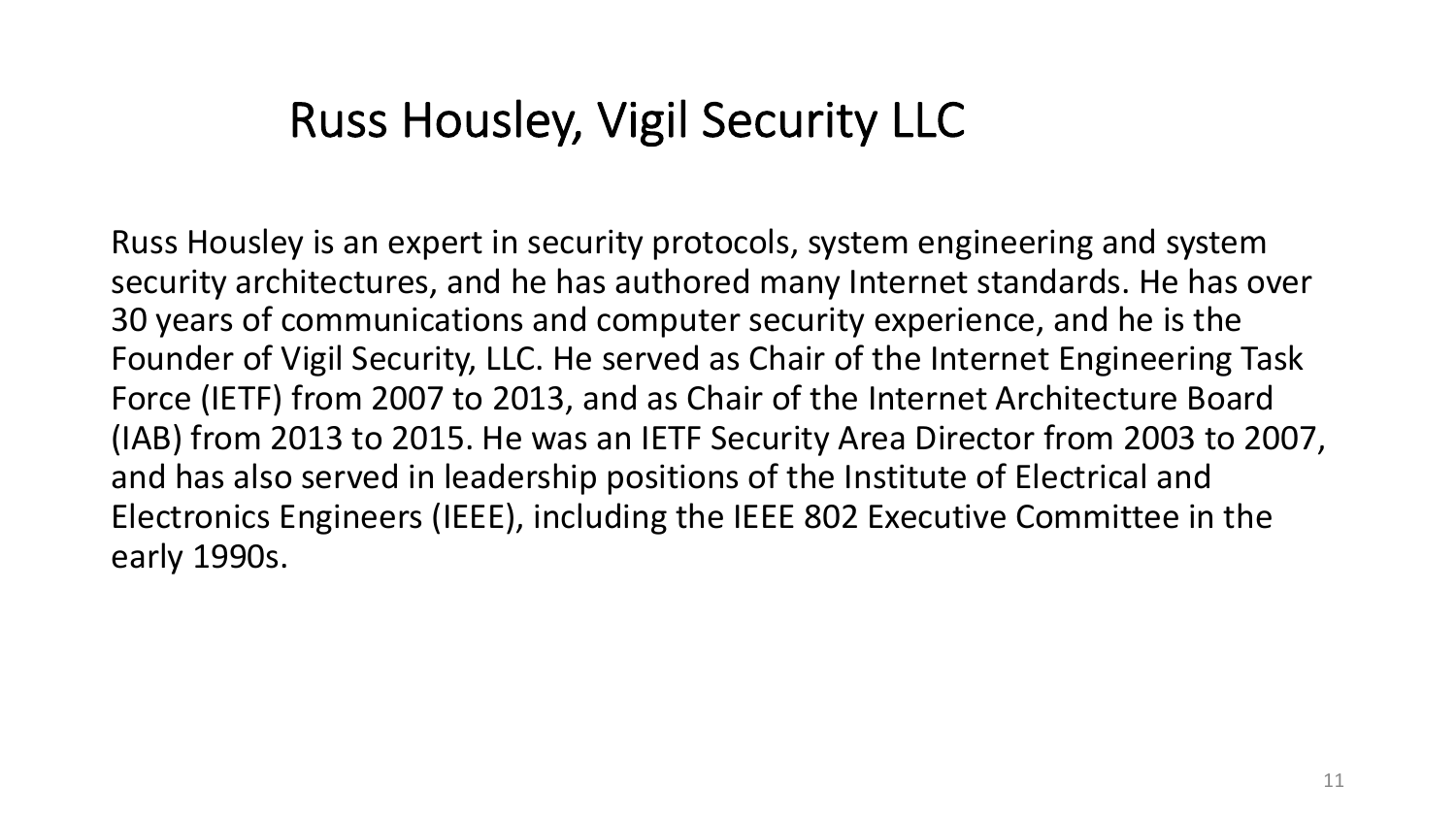#### Burt Kaliski, Verisign

 Dr. Burt Kaliski Jr., Senior Vice President and Chief Technology Officer (CTO), leads Verisign's long-term research program, an ongoing series of innovation initiatives that explore emerging technologies, assess their application to the company's business and recommend new strategies and solutions. He is also responsible for the company's industry standards engagements, university collaborations and technical community programs.

 Prior to joining Verisign in 2011, Kaliski served as the founding director of the EMC Innovation Network, the global collaboration among EMC's research and advanced technology groups and its university partners. He joined EMC from RSA Security, where he served as Vice President of Research and Chief Scientist. Kaliski started his career at RSA in 1989, where, as the founding scientist of RSA Laboratories, his contributions included the development of the Public-Key Cryptography Standards (PKCS), now widely deployed in internet security.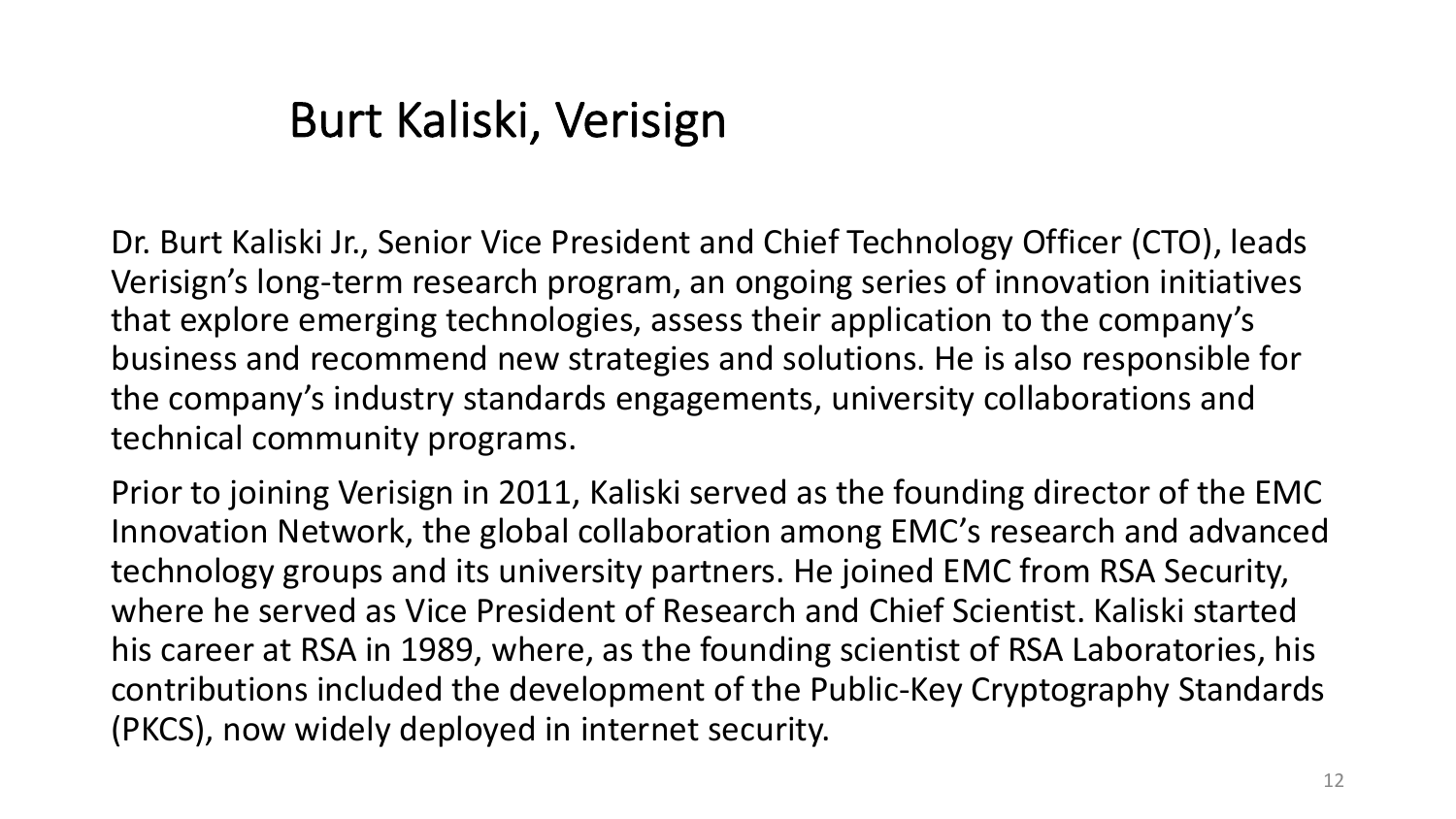#### Victoria Risk, Internet Systems Consortium

 Victoria (Vicky) is the Product Manager for ISC's open source: BIND, Kea and ISC DHCP and Director of Marketing for ISC. Previously she served for 15 years as a Product Line Manager for CISCO with a focus on emerging technologies and integration of acquired product lines.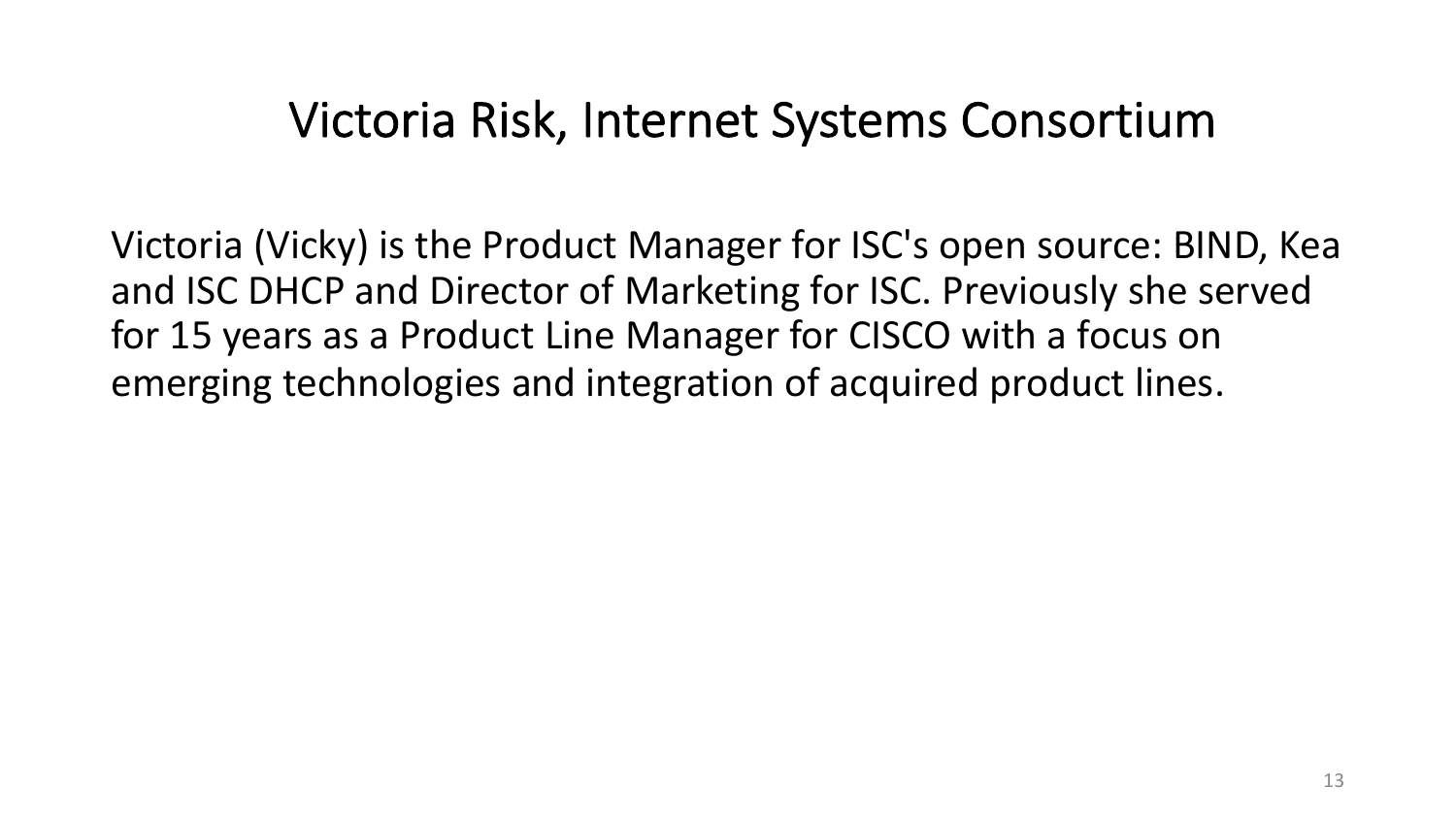Haya Shulman, Fraunhofer Institute for Secure Information Technology SIT in Darnstadt

 Dr. Haya Shulman is the Director of Cybersecurity Analytics and Defences department at the Fraunhofer Institute for Secure Information Technology SIT in Darmstadt, and Scientific Leader of the Fraunhofer Project Center for Cybersecurity at the Hebrew University of Jerusalem in Israel. She is also the head of the Analytics Based Cybersecurity Mission in ATHENE German National Research Center and is a representative for Fraunhofer SIT in ATHENE Board. Dr Shulman established and is the leader of the Hessian-Israeli Partnership Accelerator program in Darmstadt and Jerusalem. Dr. Shulman obtained her PhD in Computer Science in 2014. Her research is focused on the applied aspects of cybersecurity, identifying weaknesses in networks and critical infrastructures and devising practical and effective countermeasures. Dr. Shulman received various awards for her work, including the German IT Sicherheitspreis and the IETF/IRTF Applied Networking Research Award.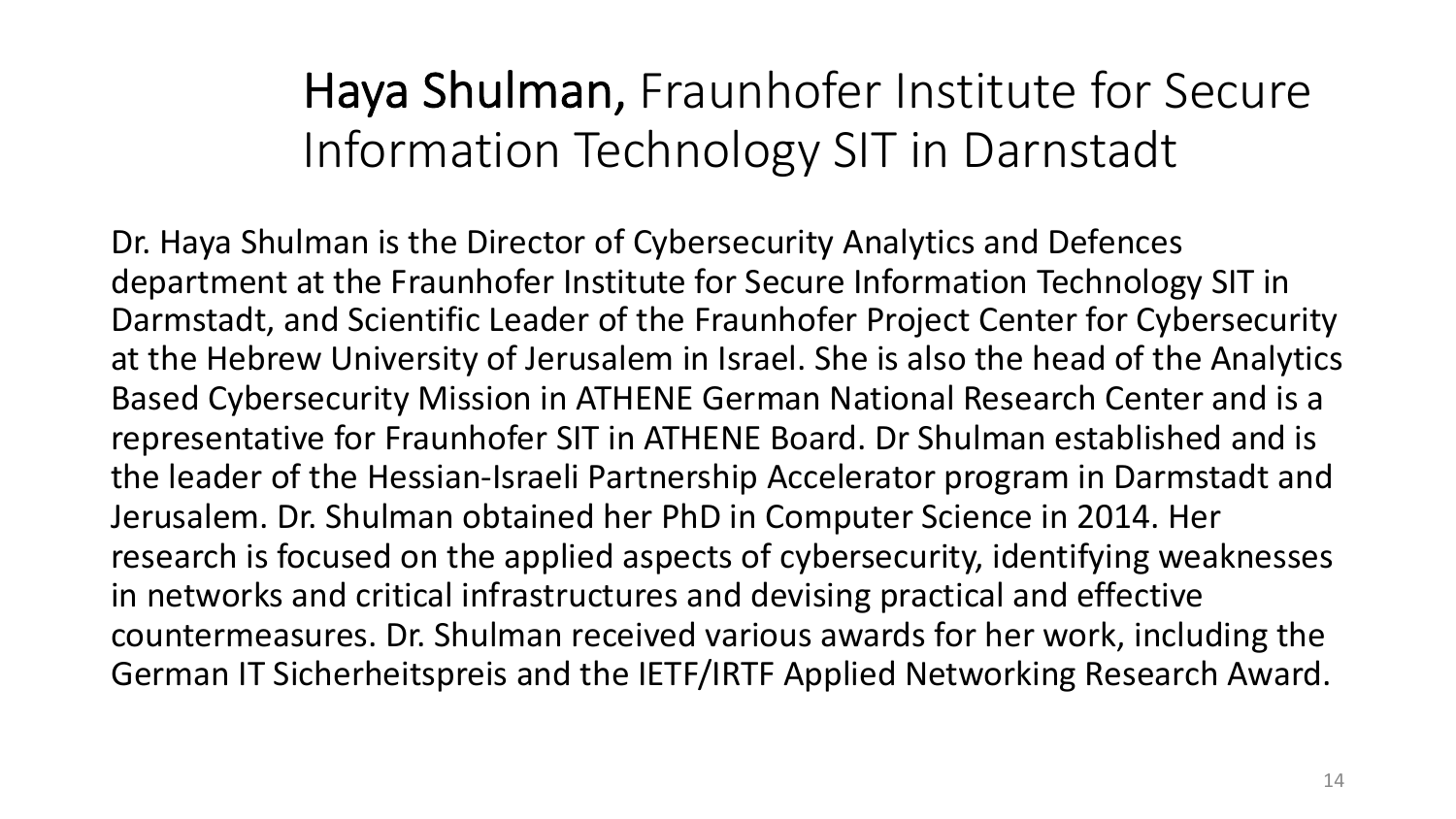#### Douglas Stebila, University of Waterloo

 Douglas is an Associate Professor of Cryptography in the Department of Combinatorics & Optimization at the University of Waterloo in Waterloo, Ontario, Canada. His research focuses on improving the security of Internet cryptography protocols such as SSL/TLS, SSH, PKI and developing practical quantum-resistant cryptosystems. He is a co-founder of the Open Quantum Safe project. He is an author on a number of research publications on the topic of Internet security with a focus on cryptographic algorithms and protocols including post-quantum algorithms. He is a co-author on two IETF RFCs related to PKI for SSH. He is one of the inventors for the FrodoKEM key encapsulation mechanism which is a third-round alternate in the NIST PQC KEM algorithm selection process.